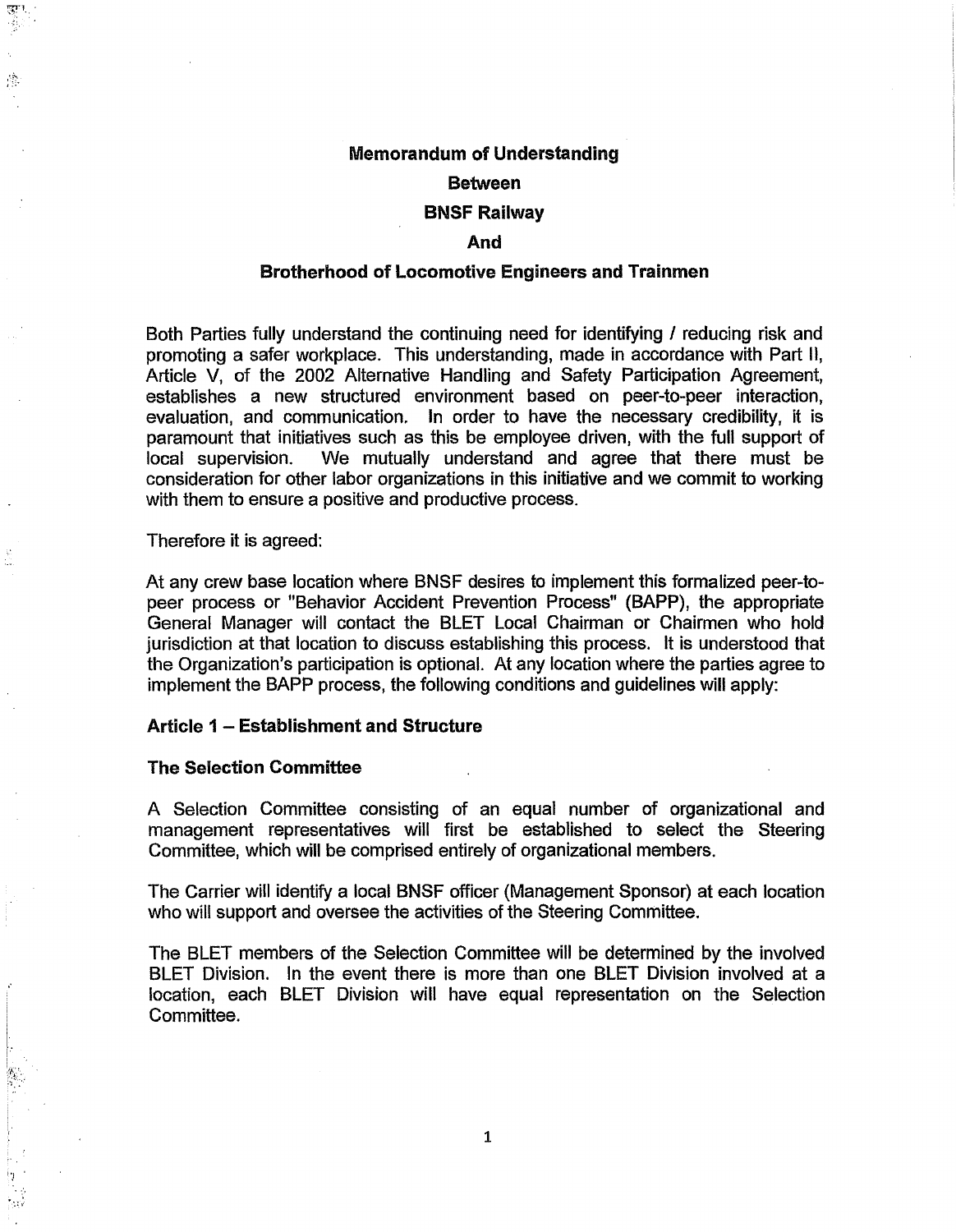## The Composition of the Steering Committee

The Selection Committee will determine the total number of Steering Committee members with each participating Division having at least one representative.

The labor caucus *may* provide for a management member or members at their sole discretion.

## The Role and Responsibilities of the Steering Committee

The Steering Committee will appoint a full-time BAPP Facilitator (and/or part-time where appropriate) from its members, on an equal, rotating basis between the involved organizations (possibly annually). The craft from which the first Facilitator is selected will be determined by mutual agreement or by drawing of lots.

The Steering Committee will also develop, design and implement the peer-to-peer process (BAPP) that meets the needs at the location.

These roles and responsibilities of the Steering Committee are subject to modification by the Steering Committee and the Management Sponsor based upon local requirements.

## The Role and Responsibilities of the BAPP Facilitator

The full-time BAPP Facilitator will Chair the Steering Committee and coordinate the BAPP process. He/She will also be responsible for coordinating the efforts of the Steering Committee and will be the liaison between BAPP, the Safety Coordinator, the Safety Manager, and the Management Sponsor. Although we will strive for consistency it must be understood that these Committees will have latitude to develop processes unique to their particular locations and situations.

## Article 2 - Compensation

r··

 $\frac{1}{\ln 2}$ 

A full-time Facilitator will be paid on a salaried basis based on his highest six months of earnings during the previous calendar year {excluding lump sums and any extraordinary payments).

A part-time Facilitator and any other engineer who is asked to participate in BAPP on a less than full-time basis will be paid at a minimum of a basic day at the straight time rate of the last service performed or compensated for lost earnings if the engineer is required to layoff and miss a work opportunity to do so. An extra board engineer who participates in this peer-to-peer process will be paid lost earnings for the service he would have performed had he remained in the rotation of the extra board.